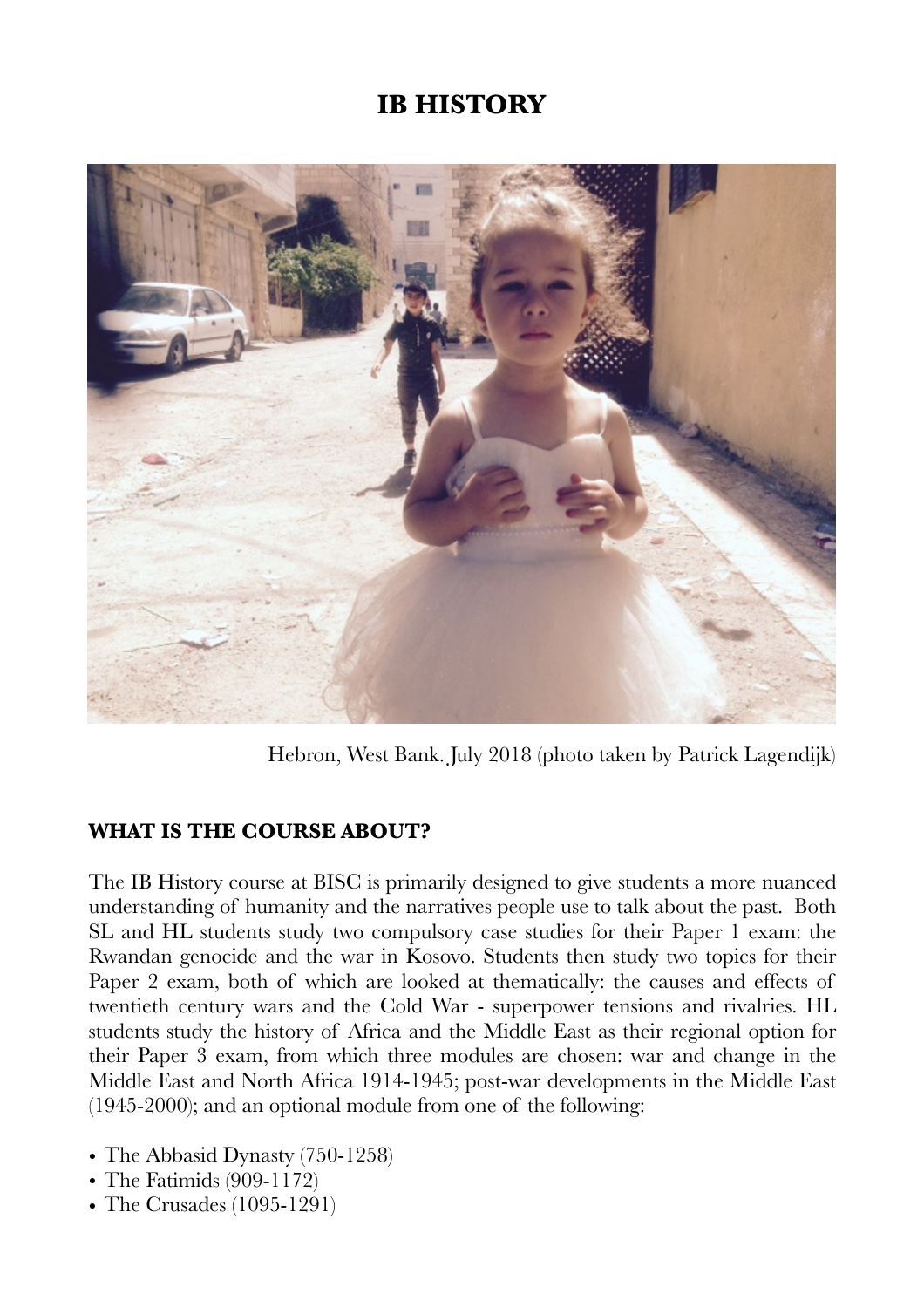- The Ottomans (1281-1566)
- The slave trade in Africa and the Middle East (1500-1900)
- The Ottoman Empire (1800-1923)
- European imperialism and the partition of Africa (1850-1900)
- Africa under colonialism (1890-1980)
- Social and cultural developments in Africa in the 19th and 20th centuries

#### **HOW IS THE COURSE STRUCTURED?**

In the first term of the first year, both SL and HL students will explore both case studies for Paper 1 (10 weeks). This serves as an ideal introduction to the Internal Assessment, which asks students to work with a range of sources on a topic of their choosing. In the second term, we begin work on the first topic of Paper 2. Throughout the year HL students will study 2 modules for Paper 3. In the second year, both SL and HL students will work on their second topic for Paper 2, which we complete by the end of the first term. HL students also study the third and final module for Paper 3. We then go into mock examinations, and the remaining time will be spent on revision and study leave for the IB examination.

|                                 | IB <sub>1</sub>           |                       | IB <sub>2</sub>       |                              |
|---------------------------------|---------------------------|-----------------------|-----------------------|------------------------------|
|                                 | <b>SL</b>                 | HL                    | <b>SL</b>             | HL                           |
| Term                            | Paper 1<br>Subject 5      | Paper 3<br>Section 13 | Paper 2<br>Topic 11   | Paper 3<br>Section: optional |
| <b>Term</b><br>$\boldsymbol{2}$ | Paper 2<br>Topic 12<br>IА | Paper 3<br>Section 17 | Revision              | Revision                     |
| <b>Term</b><br>3                | Paper 2<br>Topic 12       | Paper 3<br>Section 17 | <b>IB</b> Examination | <b>IB</b> Examination        |

The underlying philosophy of the course is one where students are given fewer and fewer 'crutches' as the course progresses, so that by the end students become independent learners. This is reflected in the following:

#### **IB1**

- Students begin by looking at Paper 1, which requires short answers to question prompts. Writing essays is not required at this stage.
- Assessment for the content of Paper 1 (Subject 5) and Paper 3 (Section 13) takes the form of students choosing to write short analytical answers to five questions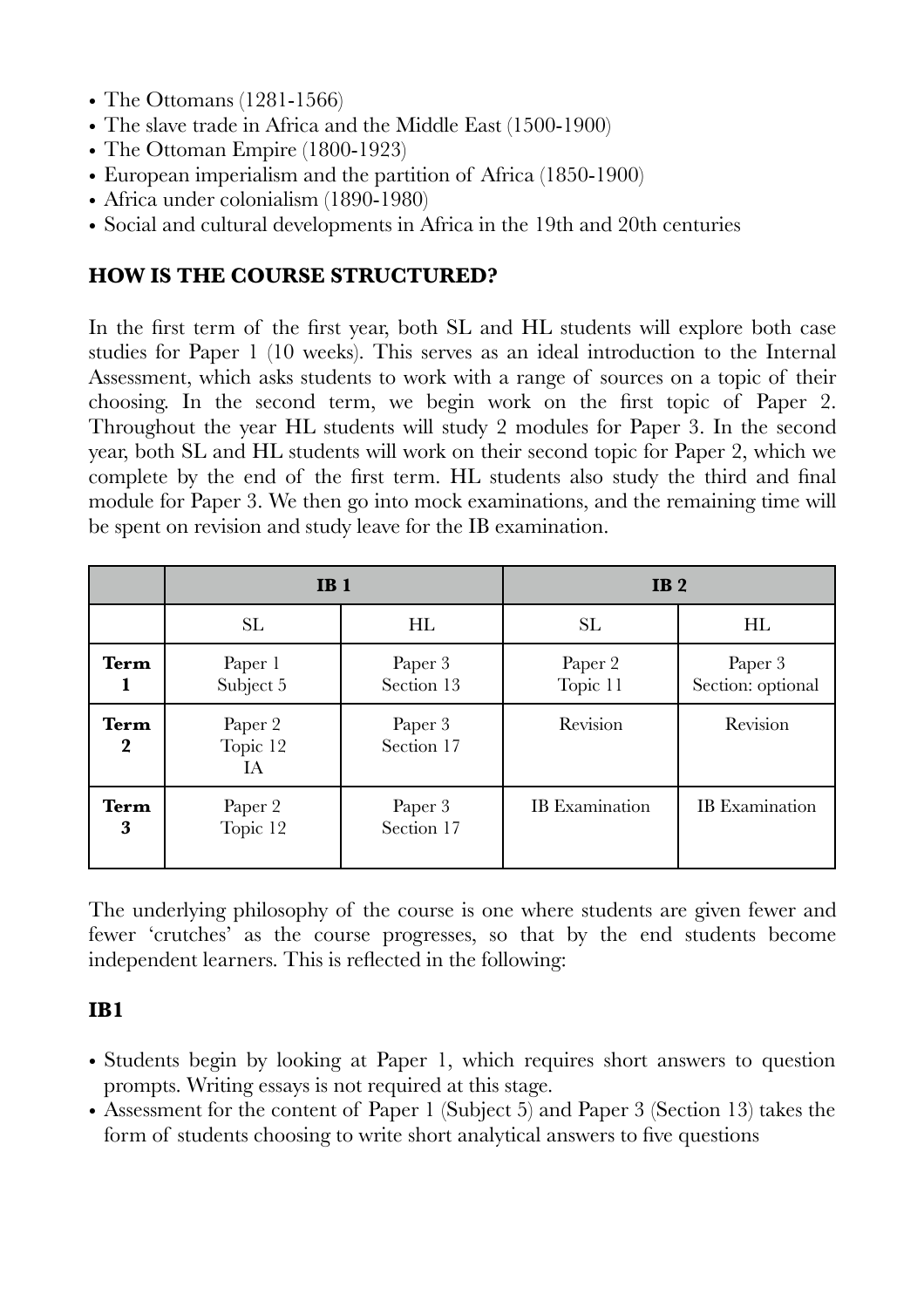- Students work from the course book in the first term, and no supplementary material is required. As such, students are exposed to prevalent narratives from their reading, which are then unpacked in the classroom
- Students are taught research skills in the second term, which they then use to complete their internal assessment
- In the second term, students are exposed to essay writing. This is expressed in their work for Paper 2 (Topic 12) and for Paper 3 (Section 17). Students transfer the skills they have learned in their class on Academic Skills
- In the end of year examination students are assessed by means of essay for both Paper 2 (one essay from a choice of two questions) and Paper 3 (two essays from a choice of four questions)

## **IB2**

- Students are asked to read academic articles to prepare for class each week. The approach is comparative and students are given responsibility for research and for communicating findings to others
- Students choose an optional Section with the help of the teacher. They are given a copy of the syllabus for their chosen Section as well as an individualised scheme of work to help them structure their learning
- Students are required to writes essays regularly (every second week) to encourage automaticity
- Students are asked to choose a topic from their chosen Section and deliver a lecture to the school community

#### **WHAT DISTINGUISHES THIS COURSE FROM OTHERS?**

The history teacher is of the belief that the course should not merely be academic, but one which can promote certain values (see below for how it links with the IB student profile). It does this through activities, which help consolidate what is learned in class. In the past, these have included:

- Skype conversations with noted historians or political scientists (e.g. Ramzy Baroud)
- School trips (e.g. MUN trip to Serbia)
- Presentations/exhibits (e.g. First World War)
- Competitions (e.g. 10 significant battles of First World War)
- History films (e.g. No Man's Land)

## **HOW IS THE COURSE ASSESSED?**

Each topic will conclude with a formal assessment for that topic, and will replicate the format of the paper in which that topic is assessed. In addition, each topic from Paper 2 will be assessed by way of two tests and each section from Paper 3 will require that students submit two essays. Ongoing assessment constitutes 50% of the final grade,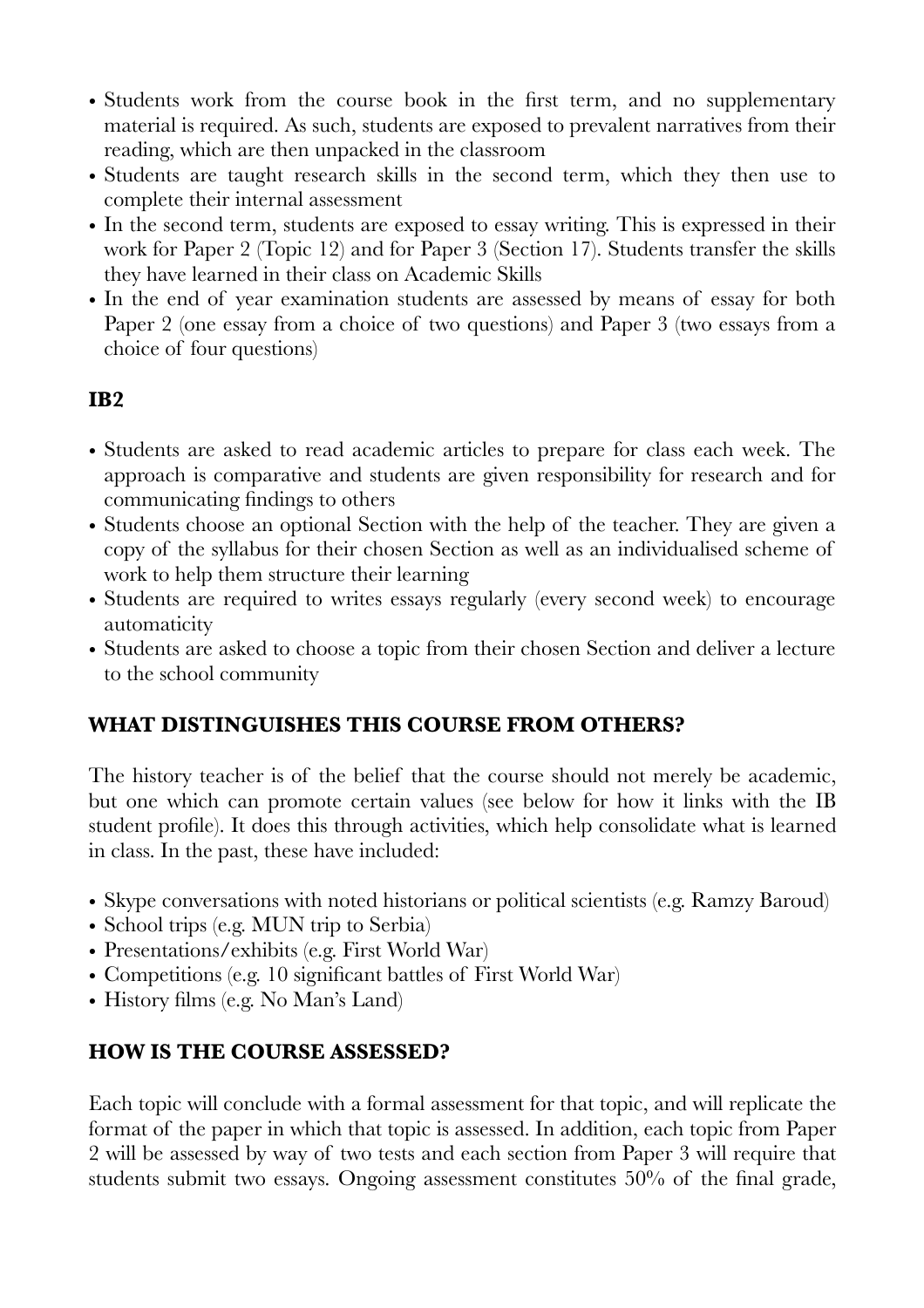where the remaining 50% come from formal assessment (end-of-topic test or the endof-year examination).

# **ARE THERE ANY REQUIREMENTS?**

As History demands strong writing skills you will need to show that you have sufficient command of the language in order to be able to express yourself, especially at Higher Level. To enter SL students should have achieved at least grade C in IGCSE or equivalent. To enter HL students should have achieved A or A\* in IGCSE or equivalent. If students have not been formally assessed at the end of Y11 students are required to take an entry test which will determine their readiness to cope with the demands of the course.

# **WHAT MATERIALS WILL I NEED?**

Apart from an open mind and a willingness to learn, you will not need any materials for the course as these will be provided for you. A suggested reading list (see below) will help you prepare for the course before starting it in September. This is not compulsory, but it will help you make better sense of the material (especially recommended for HL). Course books will be provided for the Paper 1 case studies and both Paper 2 topics. As the prescribed content for Paper 3 is sizeable, the teacher will make use of books from the collection. In addition, material will be made available on Schoology, the virtual learning environment used by the school.

## **WHAT WILL I LEARN?**

The common theme running throughout the course is conflict and our attempt to understand what causes conflict and what its consequences are. The options chosen have been judiciously chosen to allow you to make sense of the material. You will develop the following skills:

- you will sharpen your analytical skills and in so doing will be better able to make sense of human affairs
- you will develop a more nuanced view of historical events which takes account of different perspectives
- you will develop your language skills so as to articulate your thoughts more precisely
- you will be able to situate contemporary events (especially in the Middle East) by using your knowledge of history
- you will grow to become a more compassionate human being, and come to understand that working for a better world takes effort, imagination and cooperation

#### **HOW DOES HISTORY PROMOTE THE LEARNER PROFILE?**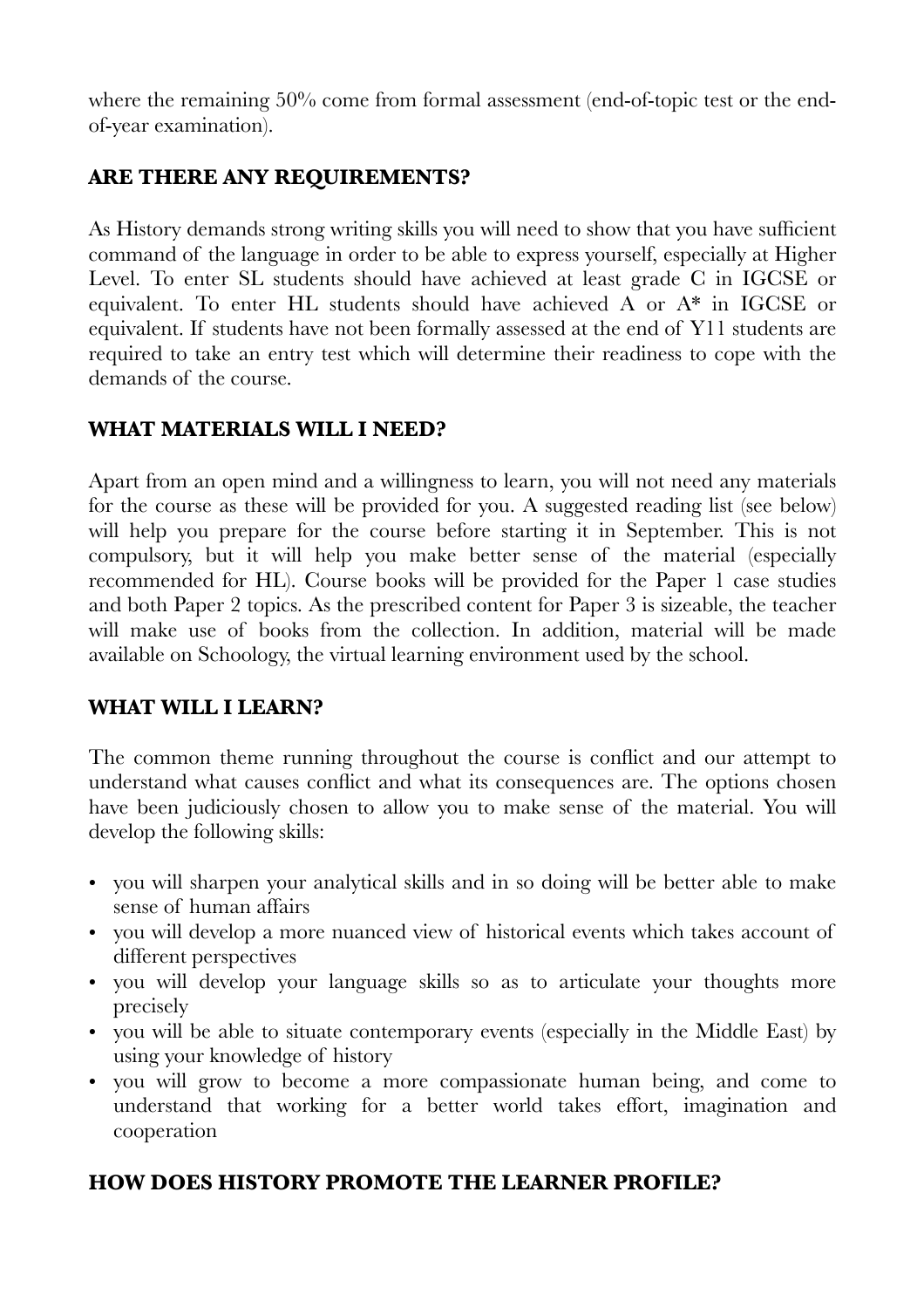The syllabus promotes the attributes in the following ways:

- 1. The c*uriosity* attribute is developed through options found in the IA and one HL module.
- 2. The *balanced* attribute is reflected in classroom discussions on historiography ('the history of History', in other words). In particular, students are expected to answer the following:
- What are the various narratives about an event and what do these reflect?
- What is the responsibility of the historian, if any?
- How do narratives colour our understanding of the world?
- 3. The *reflective* attribute is developed in keeping a journal to record their current historical thinking.
- 4. The *principled* attribute focuses on academic honesty and the concomitant value of individual insight into the historical process.
- 5. The *caring* attribute comes from exposure to the local. Students are presented with a range of CAS activities/projects in which to engage.
- 6. The *open-minded* attribute is developed by students articulating their beliefs and looking at how these can be opposed through other narratives. Students are encouraged to reflect on these beliefs and, like historians, consider where they come from.
- 7. The *knowledgeable* attribute is developed by looking at issues which are still pertinent, like the Israeli-Palestinian conflict, the role of the UN, or the proliferation of weapons.
- 8. The *communicative* attribute is developed by students delivering a lecture on a topic of their choice in the HL class. As a means to better understanding the Middle East they are also encourage to study Arabic, as well as its literature.
- 9. The *inquirer* attribute is reflected in the choice of topic for the IA, for the third module of the HL course, and possibly in the EE if the student decides to choose History as their subject.
- 10. The *thinker* attribute to me means a student who is not quick to jump to conclusions; who is willing to put in the effort to come to a more nuanced understanding of the discipline.

#### **WHAT WOULD MAKE FOR A WORTHWHILE EXTENDED ESSAY?**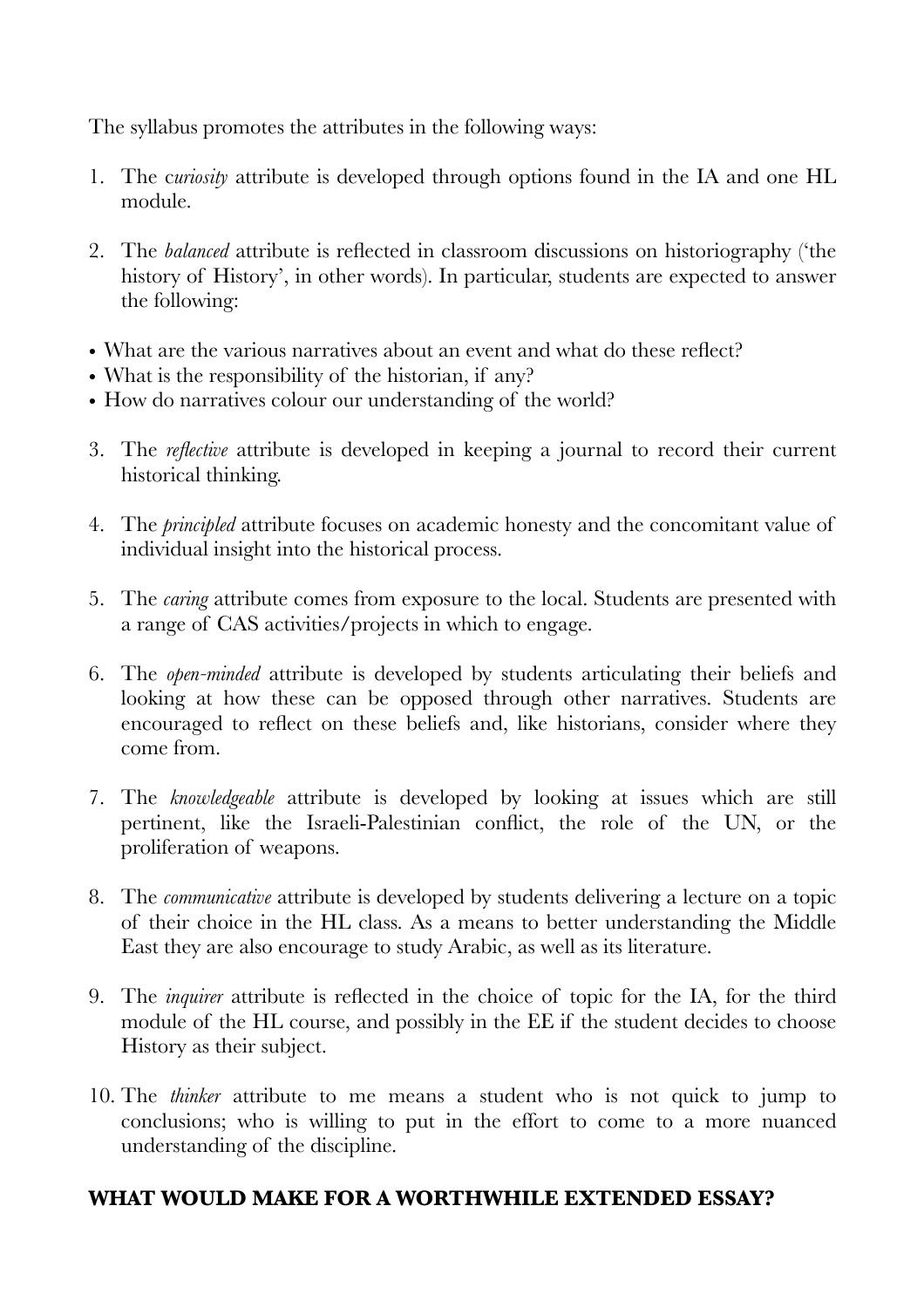The extended essay is very much a personal endeavour - students are encouraged to follow their own star, so to speak. However, if students are interested in tying their extended essay topic to the history syllabus studied at BISC, the following questions are considered worthwhile:

- 1. Why did Britain support the Zionist project, which led to the establishment of the Palestine Mandate in 1921?
- 2. To what extent was the Middle East a factor in the decision to go to war in 1914?
- 3. What explains the rise of political Islam among Palestinians in the 1980s?

# **CAN AN INTEREST IN HISTORY LEAD TO A CAS PROJECT?**

Yes it can, as can any subject for that matter. Choosing to do a CAS History project can better help to understand the importance of the discipline, and how it touches on the lives of real people.

Here are examples of possible CAS projects:

- 1. A creativity experience writing, acting and/or directing a play about a particular historical episode
- 2. A service experience volunteering in a museum in the local area
- 3. A combined activity and service experience organising and participating in a fun run to raise funds for veterans charity

## **WHAT IS THE RELATIONSHIP BETWEEN HISTORY AND TOK?**

The history of History, otherwise known as historiography, is fundamental to the discipline. TOK challenges students to think about historical knowledge, its validity and its uses. Questions such as 'how do we know' are integrated throughout the History course from day one. This is with a view - perhaps even an *ideology* - that reflection and creativity are stimulated through such questions.

## **WHAT CAREER PATHS ARE OPEN TO ME?**

History is one of those subjects which can open a number of different career paths, such as in journalism, law, international relations, European studies, peace studies, gender studies, anthropology, sociology, ethnology and archeology. This is because it provides a foundation upon which we can better understand the world around us. History graduates are highly valued by universities because the methodology of history is rigorous.